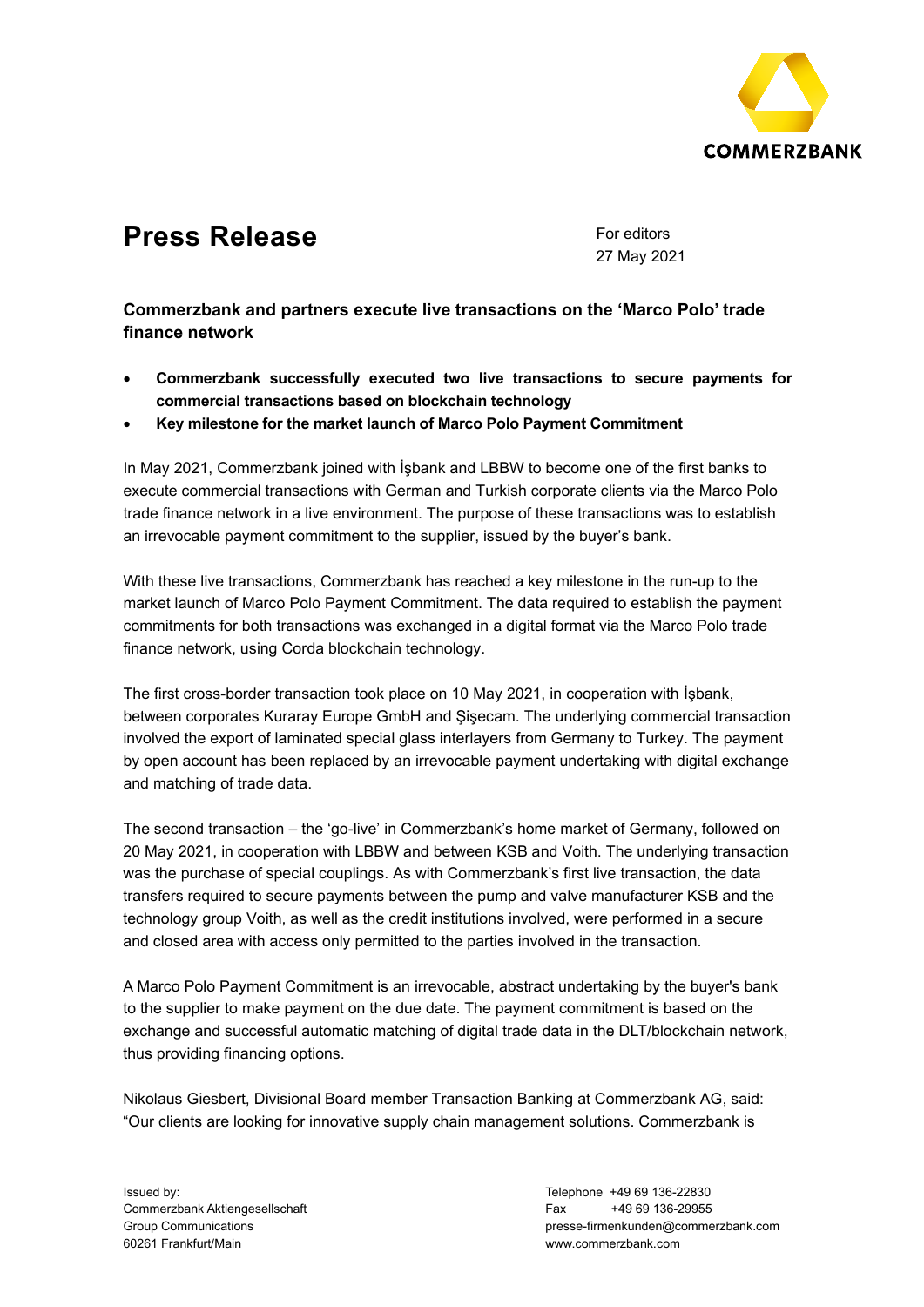

focusing on speed and transparency in this area, where blockchain applications have tremendous potential. This transaction is a major step towards market launch."

"KSB is an international digitalisation pioneer in our sector, and has set standards with many innovative solutions," said Dr Stephan Timmermann, KSB Management Spokesman. Dr Matthias Schmitz, Managing Director responsible for Finance and Procurement, added: "After digitalising our production and products wherever possible, we are now systematically approaching digitalisation of our processes. The Marco Polo platform, and technologies such as blockchain and distributed ledger, are allowing us to raise our trading processes to a new, paper-free, and – most importantly – secure level."

"Following our pilot transaction in 2020, we were thrilled to carry out a first live transaction using the Marco Polo platform. Having automated and digitalised most of our internal processes over recent years, the Marco Polo network is the perfect match for our digitalisation strategy. With Commerzbank, İşbank and Şişecam, we have joined forces with valuable business partners to pave the way for digitalisation of one of the last remaining paper-based processes – documentary payments", emphasised Juliane Löbig, Director Finance & Accounting at Kuraray Europe GmbH.

"Live payment commitment transactions involving KSB, Kuraray, Şişecam and Voith, and Marco Polo member banks Commerzbank, İşbank and LBBW are proof that digital end-to-end settlement processes with a high degree of automation and an electronic data exchange are possible, and will become a reality in trade finance", noted Daniel Cotti, Managing Director, Centre of Excellence Banking & Trade at TradeIX.

As a founding member of the Marco Polo initiative, Commerzbank – together with LBBW and Turkey's İşbank – was one of the first banks to settle Marco Polo Payment Commitments for live commercial transactions digitally via Marco Polo's distributed-ledger technology (DLT) network. The network, operated by the FinTech TradeIX, is built on R3's Corda blockchain technology.

\*\*\*\*\*

# **Press contact**

| Barbara Stein | +49 69 136 46273 |
|---------------|------------------|
|               |                  |

#### \*\*\*\*\*

## **About Commerzbank**

Commerzbank is the leading bank for the German Mittelstand and a strong partner for around 30,000 corporate client groups and around 11 million private and small-business customers in Germany. The Bank's two Business Segments – Private and Small-Business Customers and Corporate Clients – offer a comprehensive portfolio of financial services. Commerzbank transacts approximately 30 per cent of Germany's foreign trade and is present internationally in almost 40 countries in the corporate clients' business. The Bank focusses on the German Mittelstand, large corporates, and institutional clients. As part of its international business, Commerzbank supports clients with German connectivity and companies operating in selected future-oriented industries.

Issued by: Commerzbank Aktiengesellschaft Group Communications 60261 Frankfurt/Main

Telephone +49 69 136-22830 Fax +49 69 136-29955 presse-firmenkunden@commerzbank.com www.commerzbank.com

### Page 2